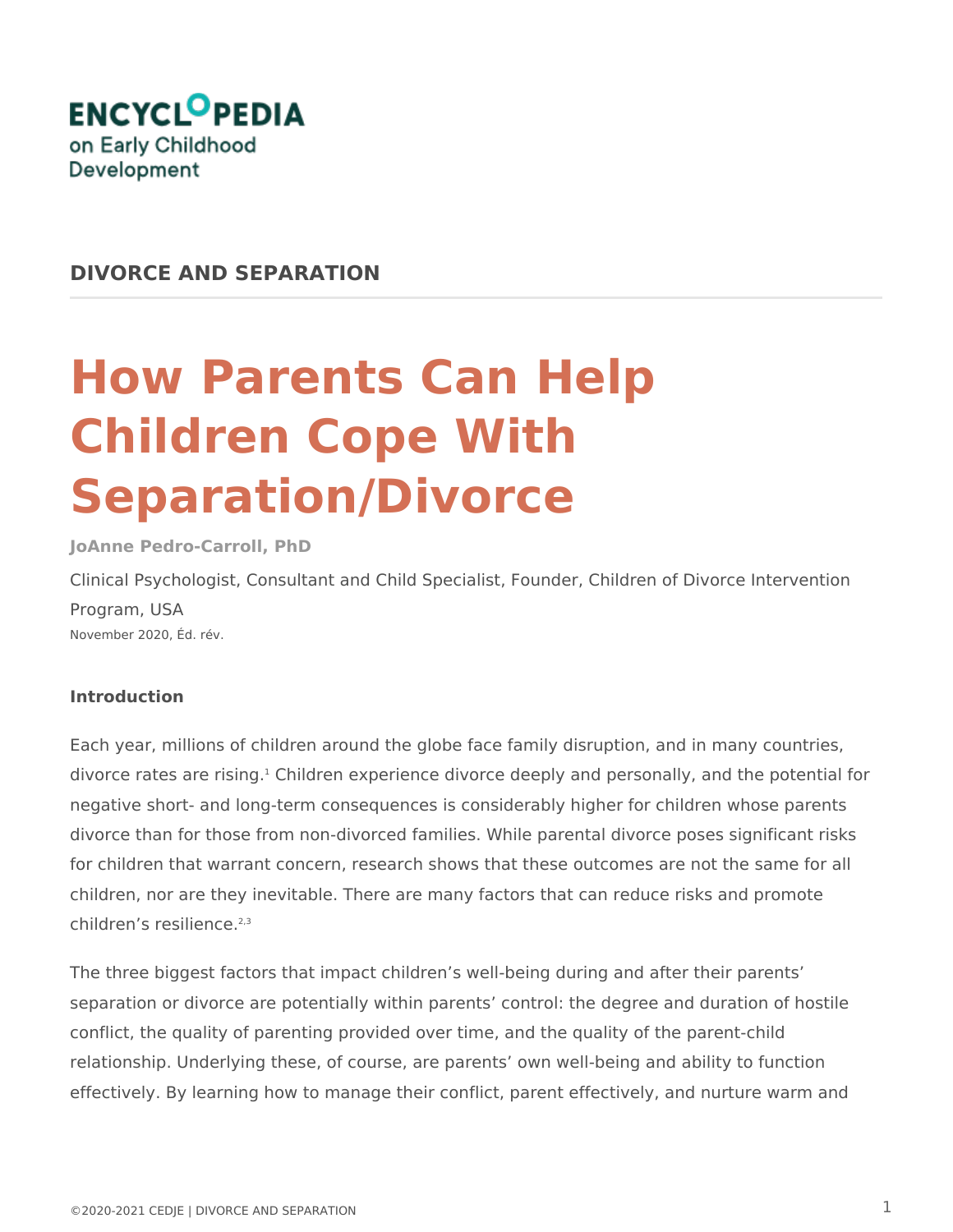loving relationships with their children, parents can have a powerful, positive effect on their children, even as they undergo multiple difficult changes in their own lives.

#### **Subject**

The importance of parents' roles and skills in helping their children to cope with divorce cannot be overemphasized because it is primarily parents who can mitigate or reverse potentially serious negative outcomes for their children.

The impact of divorce on children is well documented. Most react to their parents' divorce with painful emotions including sadness, confusion, fears of abandonment, guilt, misconceptions, anger, loyalty conflicts, worry and grief. Many children experience feelings of loss when one parent moves out of the family residence, when a beloved pet is left behind, or even when they are with one parent and miss the other.<sup>2</sup> In situations of intense conflict and domestic violence, children may have a sense of relief. Their reactions may vary depending on their ages, but nearly all children share a universal worry: "What's going to happen to me?"

In addition to revealing these difficult emotions, research also has shown that negative shortterm consequences for children after divorce include decreased academic achievement, poor psychological adjustment, social and emotional adjustment, and negative self concept.<sup>4</sup> Their physical health is compromised, too, especially in situations of high conflict.<sup>5</sup> Meta analyses show a heightened risk of long-term consequences for a significant minority of children into adulthood, including a poorer sense of well-being, lower socioeconomic status, poorer physical health, weaker emotional ties to their own parents – particularly their fathers – and a higher risk of divorce in their own marriage.<sup>6</sup>

#### **Problems**

Parenting through divorce presents particular challenges because it is often difficult for parents to know what their children really think or feel about the changes in their family. For a variety of reasons, most children talk very little about their parents' divorce and their own complex feelings surrounding it.<sup>2</sup>

Another challenge for most parents is to focus on achieving parenting goals when the multiple changes in their lives that precede and follow divorce cause enormous stress – indeed, divorce is second only to death of a spouse as a major source of stress.<sup>7</sup> In addition, for many parents,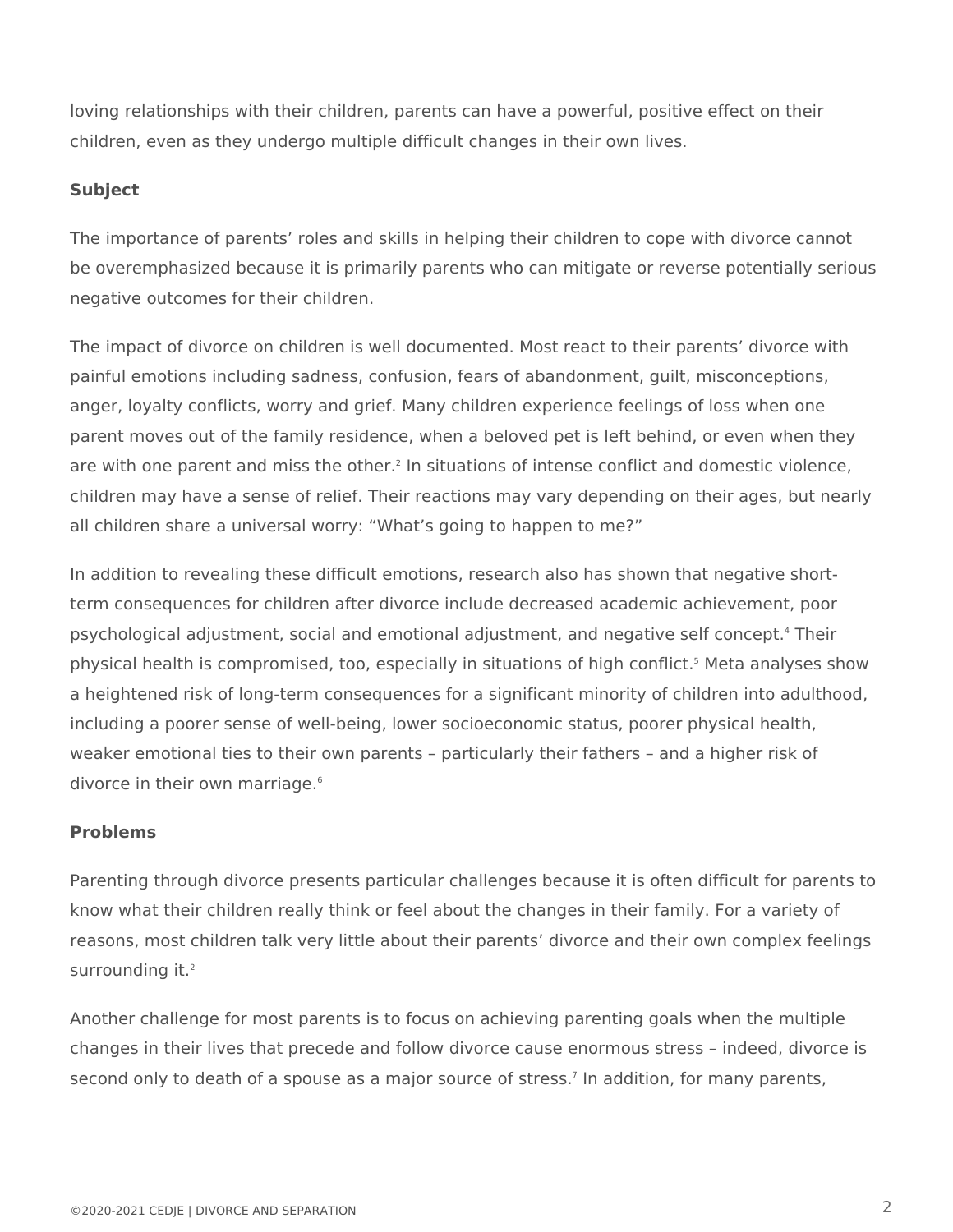grieving the end of their marriage and managing their own painful, raw emotions make it doubly difficult to focus on their children's expanded needs.

For some parents, continuing their hostility is a problem with enormous potential to damage their children. Unfortunately, this is sometimes fueled by adversarial legal procedures that focus on blame and retribution rather than on children's best interests. Ongoing conflict also erodes effective parenting, which in turn contributes to children's emotional and behavioural problems.

Despite these difficulties, many parents find ways to make their children's needs a top priority and learn to parent effectively so that their children can focus on the priorities of childhood – learning and growing – rather than on being their parents' caretakers or mediators.

#### **Research Context**

There are several valuable areas of research that contribute heavily to our understanding of how parents can help their children cope with separation and divorce. At the very heart of the issue is research on the risk and protective factors that put children in jeopardy of negative short- and long-term consequences or provide supportive buffers that help them thrive. Other fruitful studies focus on which strategies are most effective in managing conflict and which parenting skills contribute to children's growth and development. Studies of preventive intervention programs have yielded abundant data, not only about effectiveness of program models, but also in increased understanding of how children experience their parents' divorce, conflict and parenting processes. Recent advances in neuroscience and preventive interventions also contribute to approaches to parenting that are developmentally appropriate and foster children's resilience.<sup>8,9</sup>

### **Key Research Questions**

Among the many areas of research that contribute to understanding how to parent effectively through divorce, these are some of the most critical questions:

- 1. What are the factors that put children at risk for negative short- and long-term outcomes, and what are those that help to protect them?
- 2. What constitutes effective parenting that helps children to thrive in the wake of divorce or separation?
- 3. Along with effective parenting, how can parents foster a warm, strong parent-child relationship?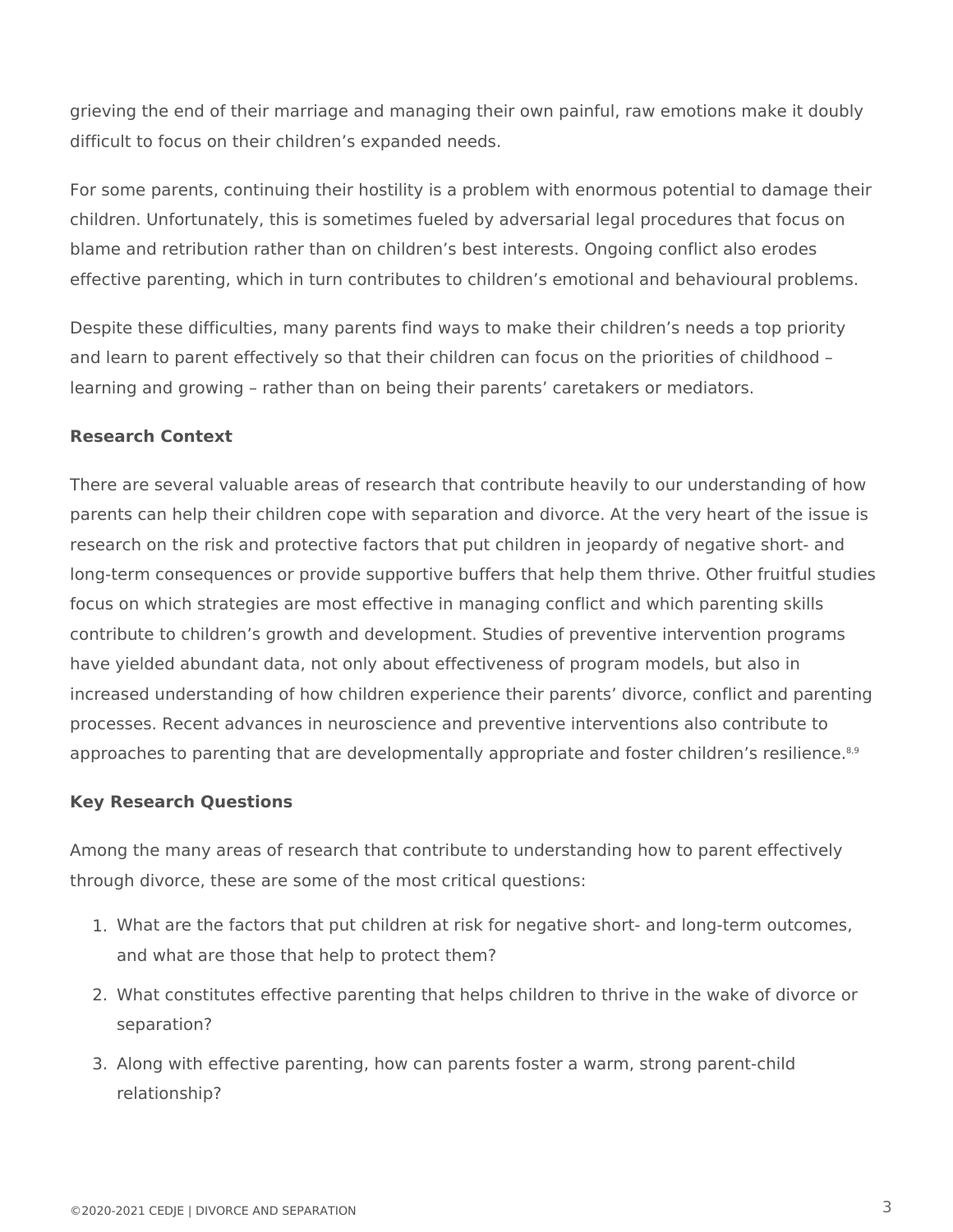- 4. How can parents learn to understand their children's hidden feelings and concerns?
- 5. How can parents best protect their children from damaging conflict?
- 6. What do evidence-based interventions for children and parents bring to our understanding of how parents can help children cope with divorce?

#### **Recent Research Results**

Much can be done to prevent long-term problems and foster resilience in children. Research provides a foundation that enables us to refine our understanding of exactly what parents can do and what guidance professionals can offer them.

**1) Risk and protective factors.** While individual and extra-familial factors are also important, these are the family factors that have been identified through research. $2$ 

- Ongoing conflict between parents, especially when it is abusive and/or focused on children
- Diminished capacity to parent or poor parenting
- Lack of monitoring children's activities
- Multiple family transitions (divorce, remarriage, another divorce)
- Parent mental health problems
- Chaotic, unstable household
- Impaired parent-child relationships
- Economic decline

#### **Family Risk Factors Family Protective Factors**

- Protection from conflict between parents
- Cooperative parenting (except in situations of domestic violence or abuse)
- Healthy relationships between child and parents
- Parents' psychological well being
- Quality, authoritative parenting
- Household structure and stability
- Supportive sibling relationships
- Economic stability
- Supportive relationships with extended family

Evidence-based preventive interventions, such as Children of Divorce Intervention Program (CODIP) and similar models,<sup>10</sup> have been shown to strengthen these protective factors and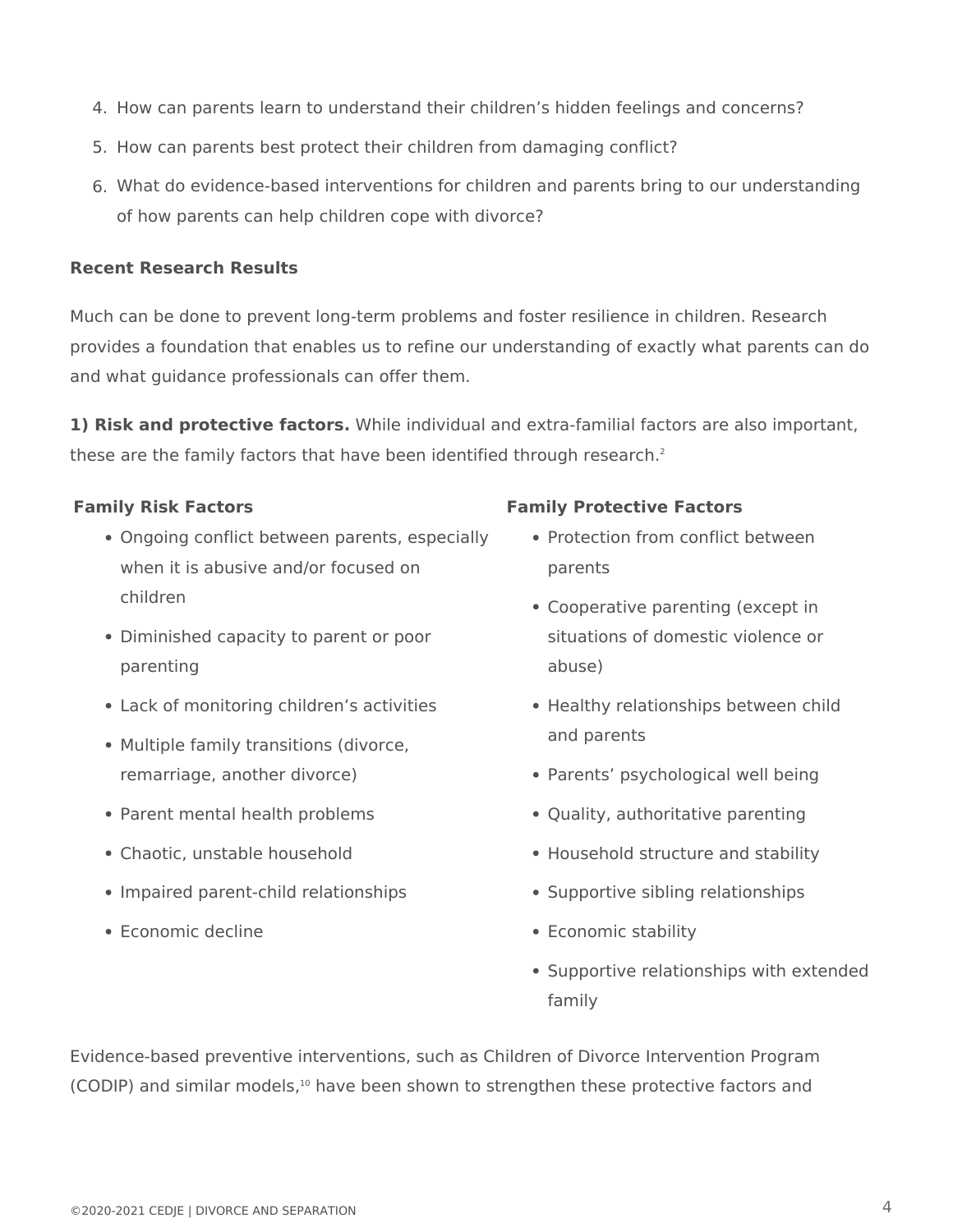provide support and coping skills to enhance children's capacity to cope with family changes and promote better outcomes for children.<sup>11</sup>

**2) Effective parenting.** Clinical trials of an intervention for parents called the New Beginnings Project<sup>12,13</sup> found that quality parenting is a powerful protective factor and a modifiable source of childhood resilience. High quality is defined as a combination of warmth and nurturance with effective discipline and limit setting. This kind of parenting is shown consistently to relate to better outcomes for children.

One of the most important ways parents can reassure their children in these times of great uncertainty is to affirm their abiding love for them. Although at various developmental stages children may appear not to need this reassurance or even to reject expressions of strong emotion, they all benefit from frequent, genuine manifestations of their parents' love. In addition to words, parents can show their affection through physical gestures – snuggling with young children and bear hugs for older ones, for example – and through making the time to simply be with them. Creating routines of shared activities and being empathetic and responsive to verbal and nonverbal clues about children's feelings all help to show warmth and nurturance.

The other side of effective parenting is discipline, characterized by clear guidelines, limits and age-appropriate expectations. Effective discipline helps children by increasing the predictability of the environment and their own sense of control at the same time that it reduces coercive interactions between parent and child and prevents involvement with deviant peers. It requires parents not only to establish clear and appropriate rules and limits, but also to monitor their children's behaviour and enforce the rules.<sup>2</sup> Children need to understand that all feelings are ok, but that not all behaviours are ok.

A part of all these effective parenting practices is establishing open communication in which parents listen respectfully, acknowledge their children's feelings and stay connected. Family routines such as meals and work and play practices strengthen the structure that provides stability, fosters communication and reinforces expectations.<sup>2</sup>

There are numerous other aspects of effective parenting before, during and after divorce. Among them, parents can help children develop their own abilities (like empathy, problem solving and coping skills), learn what is solvable and what is not, and gain an accurate understanding of marital conflict and divorce as their parents' problem, and not one that children cause or can fix.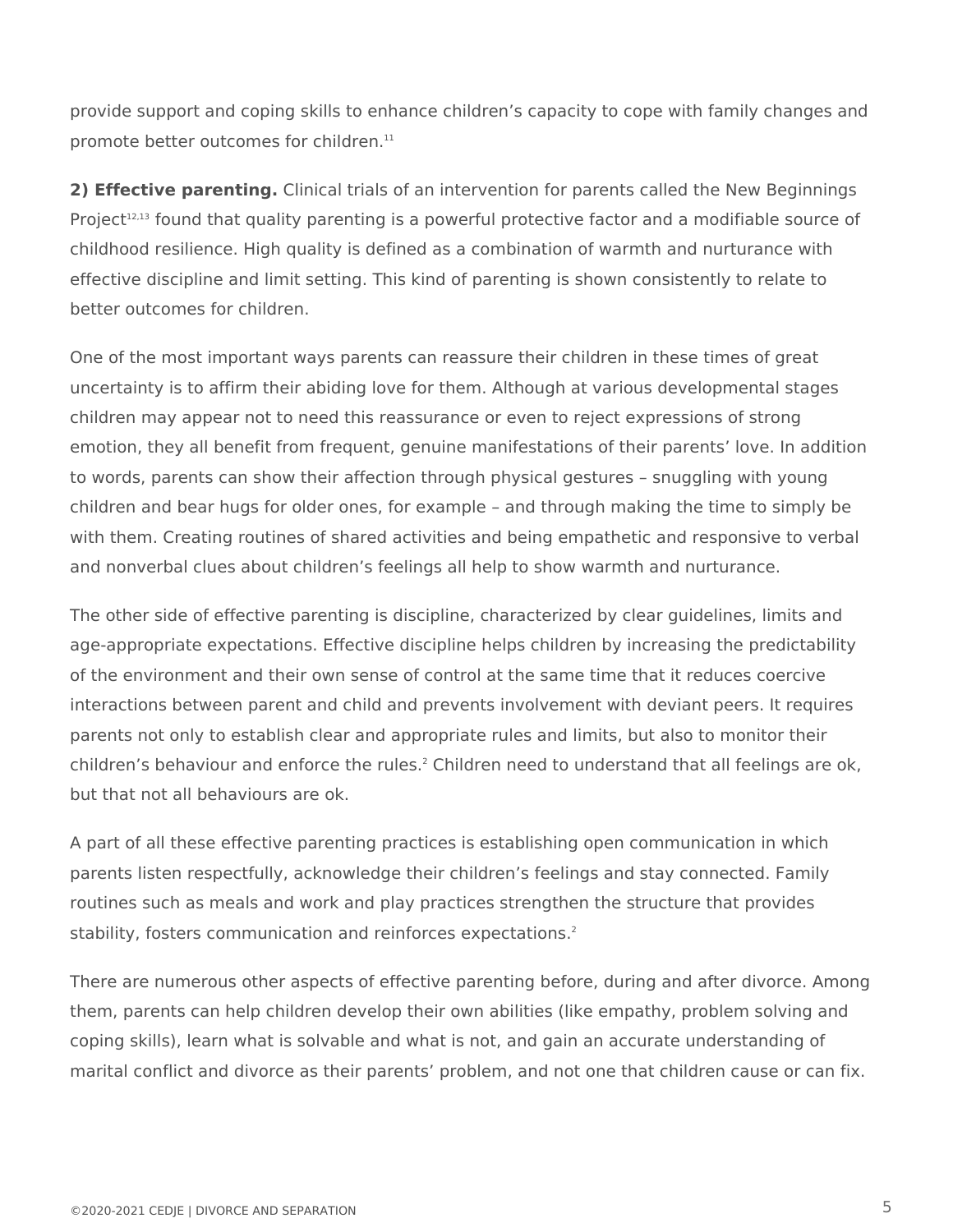Parents can also influence external factors that impact children during the changes that occur with divorce by developing a support network, seeking legal procedures that focus on children's developmental needs, and seeking professional help and preventive services for themselves and their children.

**3) Parent-child relationships.** The quality of parent-child relationships is an important protective factor that predicts the long-term impact of divorce on children. Unfortunately, national surveys show a significant deterioration in relationships between children and their parents, especially fathers, over time.<sup>14</sup> The encouraging and empowering news is that there are many ways that parents can strengthen their relationships with their children.

Among these are quality parenting practices including committing to one-on-one time with each child, affirming their strengths, reinforcing positive behaviours, listening without judgment, accepting ambivalent feelings, reflecting understanding, connecting words to feelings, allowing silence and giving children space to not talk. All of these help children and parents alike to understand each other and deepen their connection.

Developing strong parent-child relationships depends on communicating well and frequently with children, especially listening to their feelings and responding with empathy. Research shows that healthy families regularly incorporate genuine expressions of appreciation and encouragement for one another. Taking the time to notice and express appreciation for acts of kindness or consideration creates goodwill that fuels hope, optimism and loving relationships.

Establishing new family rituals and routines is another way to strengthen the bonds between parents and children. These convey the message that we are still a family – a very reassuring message for children. Parents can also strengthen their bonds with their children at the same time that they are helping them to become resilient by conveying a positive sense of hope about the future and reinforcing a message of enduring, unconditional love for their children.

Another important way that parents can strengthen their relationships with their children is to avoid rushing into new relationships. While it is understandable that divorcing parents long to have a loving new partner, entering such relationships too quickly can come at great cost to their children. The issues are compounded when the new partner also has children. Many children express an enormous sense of loss, and they may fear being replaced when their parent is suddenly focused on a new love. Their parents' new relationships inevitably bring still more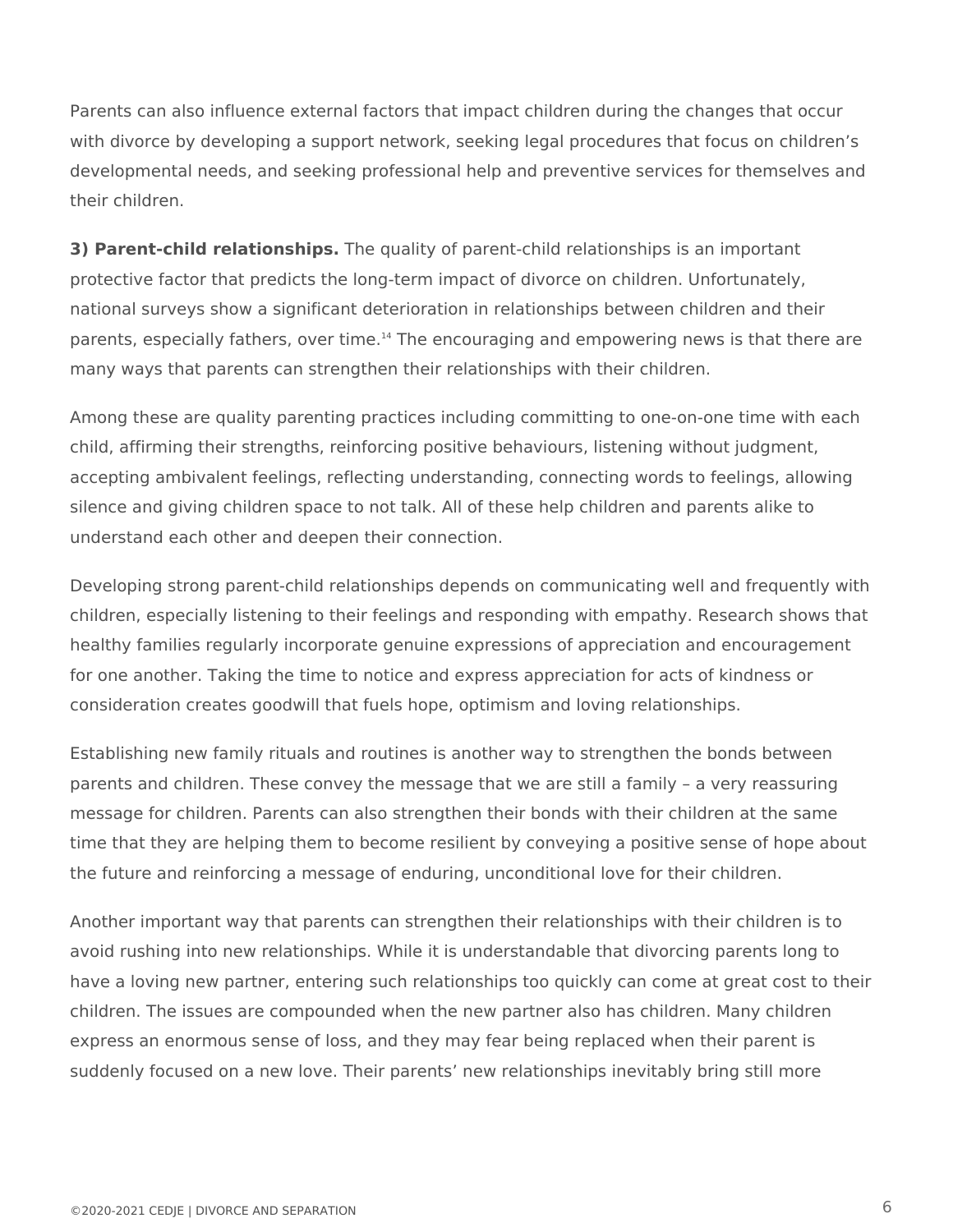profound changes into the lives of children who are already buffeted from those related to their parents' divorce. Taking new relationships slowly and allowing children time to adjust to the divorce before adding more changes benefits children and new relationships.

**4) Understanding children's hidden emotions.** The 2009 Stress in America survey conducted by the American Psychological Association reveals the disconnect between what children experience and what parents think they experience. One of their key findings was that "Parents and young people differ on several key measures related to how much stress or worry young people experience, what is causing the stress or worry and how their level of stress or worry has changed over the last year. For example, fewer parents than children believe that children's stress has increased in the past year, there is a disconnect between what parents believe causes stress in children and what children consider worrisome, and parents appear to be unaware of the degree to which children report physical symptoms like headaches and difficulties sleeping that are often associated with stress."<sup>15</sup>

One of the ways parents can understand their children's emotions is by helping them learn to identify and name their feelings. Recent neuroscience research has shown that naming emotions calms the amygdala, increases activity in the prefrontal cortex, and helps develop neural pathways for managing strong emotion, problem solving, rational thinking and good judgment.16,17

Parents are better able to understand their children's emotions when they make time for one-onone interaction, listen empathetically, notice children's non-verbal signals and reflect their own understanding of what their children are feeling. Children often need time and space to share their hidden feelings, and they are most likely to do so if they believe their parents will listen to them openly and without judgment.

**5) Managing conflict and strong emotions.** How parents manage their own strong emotions and go about ending their marriage and creating a new way of life makes a major difference for their children. It is imperative that parents learn how to control conflict that is verbally or physically hostile, frequent, intense or focused on the children – the kinds of conflict that are most damaging to children. Exposure to domestic violence and abusive behaviour is especially toxic to children. Responsible parenting includes respectful behaviour toward the child's other parent.

There are a number of techniques that parents can use to protect children from the toxic effects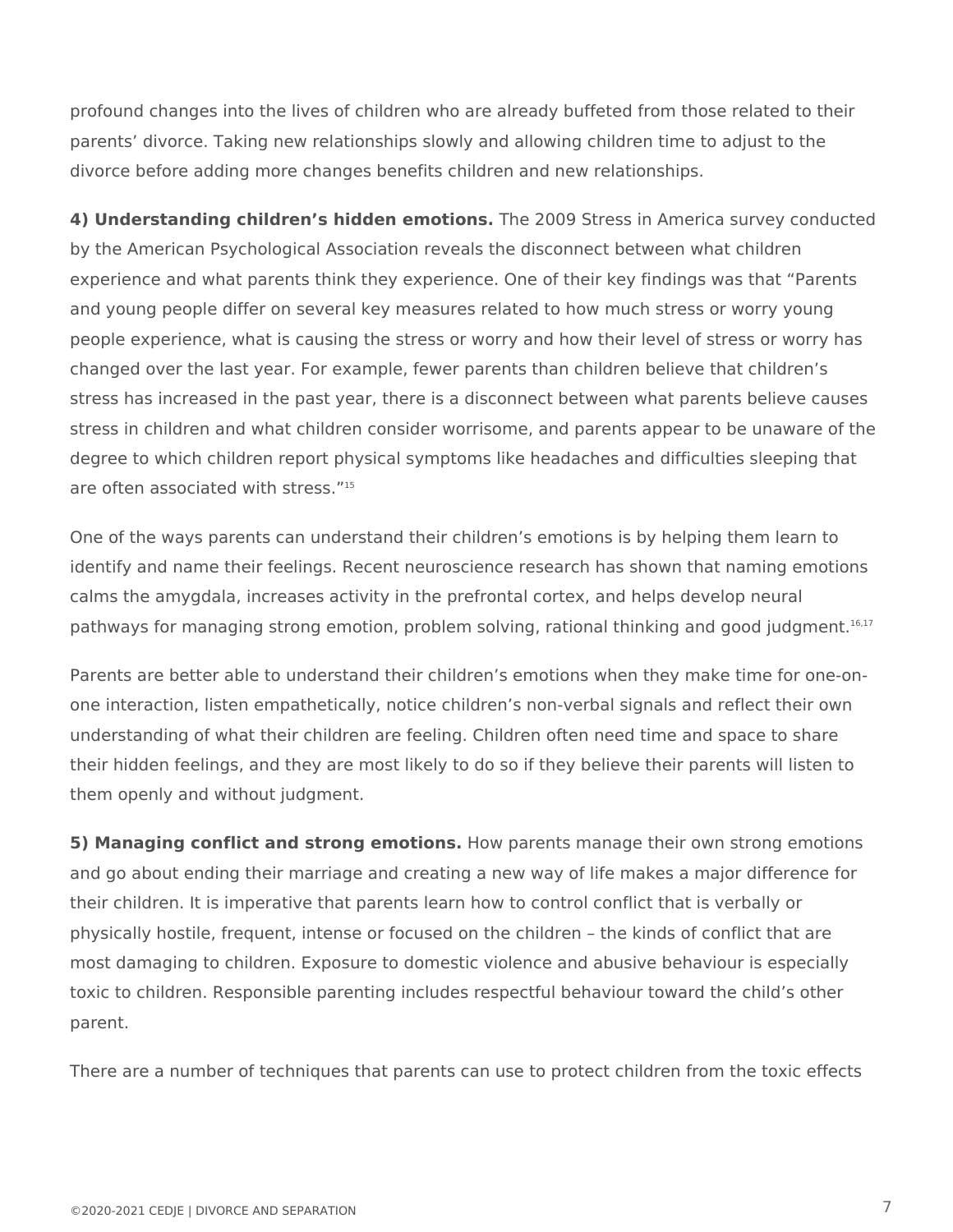of intense conflict. Among these are reframing their relationship into a respectful, business-like partnership for parenting. In so doing, parents agree to set clear boundaries and ground rules for interaction that include respecting the child's right to a healthy relationship with both parents, when it is safe to do so, establishing and abiding by an agenda for all meetings to discuss children and other matters pertaining to the divorce, not using the children as messengers or informants, and keeping children's transitions between parents safe and respectful. In highconflict situations, parallel parenting in which parents have limited contact is often preferable to co-parenting in which parents interact and communicate frequently.<sup>2</sup>

Mediation has been shown to be an effective way to resolve conflict as an alternative to litigation in divorce proceedings. A follow up study found that 12 years after mediation, parents were better able to co-parent and contain and resolve conflict than a litigation control group. Moreover, nonresidential parents in mediation stayed more actively involved in their children's lives than those who litigated.<sup>18</sup>

For parents who are having great difficulty sharing parenting responsibilities without becoming embroiled in conflict, legal and mental health professionals may help to create detailed parenting plans that limit parents' interactions with each other and structure transitions with their children at a neutral site. Parenting plans are most effective when they are tailored to the children's developmental needs as well as parents' commitments and schedules, and are modified as parents are attuned to the child's changing needs.

**6) Evidence-based interventions.** Preventive interventions have been shown to have a positive impact on children and parenting. Programs for children are useful to researchers because they yield solid information about children's feelings and experiences at the same time that they offer multiple benefits for children. Programs such as the Children of Divorce Intervention Program (CODIP) provide group support and skills that help children by reducing their sense of isolation, clarifying misconceptions, and teaching them how to communicate better with their parents, problem solve and develop other important life skills that are particularly important in times of uncertainty and change.<sup>19</sup> CODIP has shown multiple benefits to children of various ages and cultural backgrounds in their social and emotional adjustment, school engagement and reduced anxiety and complaints of physical symptoms.<sup>20</sup>

The benefits of this child-focused program are being replicated in countries worldwide. CODIP has been successfully translated, adapted and disseminated for children in the Netherlands in a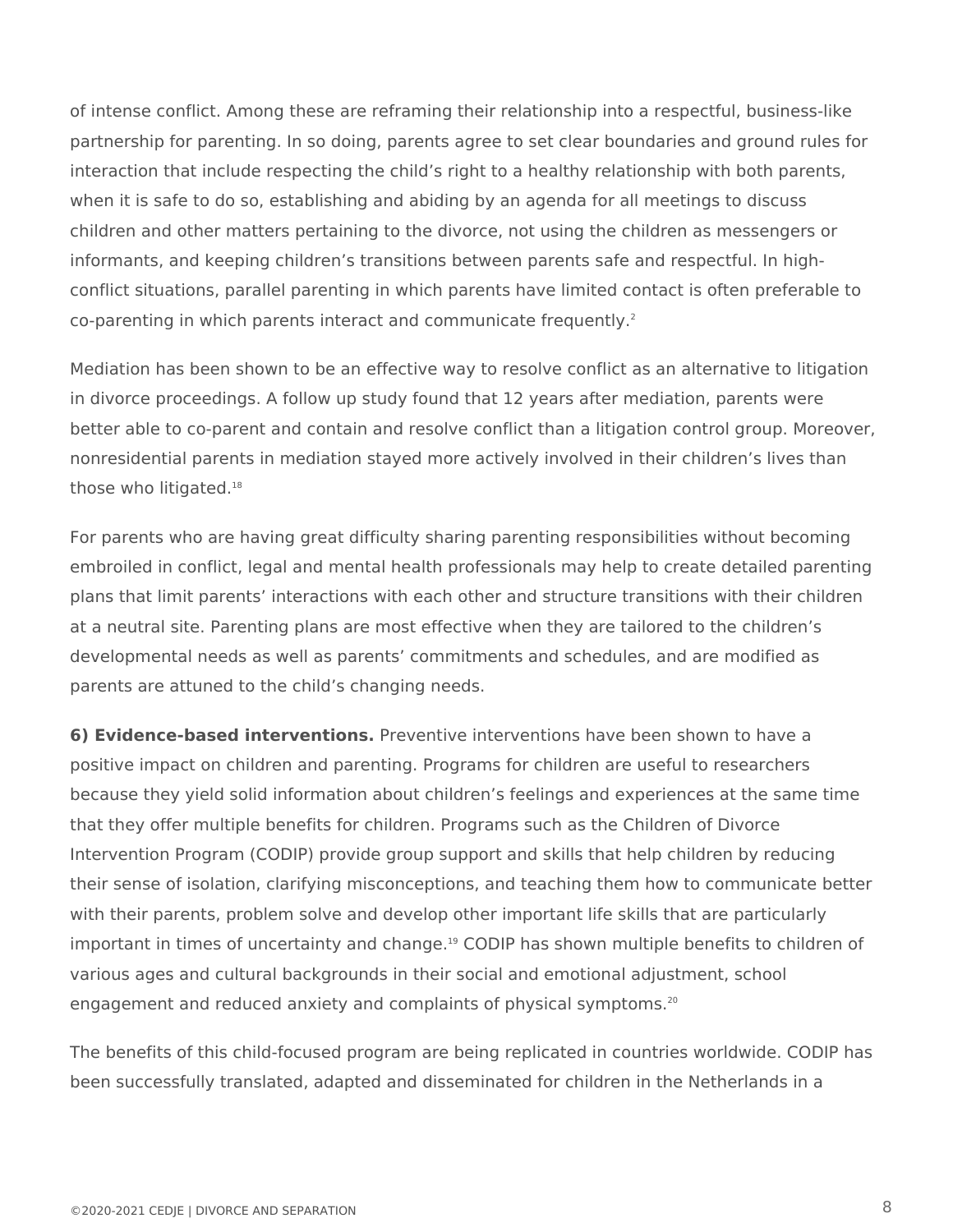program called Dappere Dinos. Using creative approaches such as puppet play and therapeutic games, this program was tailored to the cultural and developmental characteristics of young Dutch children and has shown positive results in replication studies.<sup>21</sup> Similar themes and divorce related concerns emerged for children in the US program and the Netherlands. These converging emotional responses underscore the universality of children's worries about themselves and their families, stress over parental discord and concerns that they may have caused the divorce or parents' conflicts. Results of the program in both countries show that children learned social and emotional skills to help them disengage from parent conflict, and correct misconceptions. Children in both programs report that the group was a safe space for them to share feelings and provided the supportive comfort of knowing they were not alone with their experiences.<sup>22</sup> Interventions for parents, including parent education programs, provide critical information for parents. They help parents understand that what they do matters greatly in shaping outcomes for children after divorce and encourage them to reframe their relationship into a respectful, business-like partnership for parenting. These sessions provide positive, empowering messages to parents, emphasizing what they can control, educating them about the benefits of containing conflict and collaborating when it is safe to do so, and teaching the powerful protective practices of quality parenting, with warmth and limits.

Research on in-depth interventions for parents shows better mental health outcomes for children six years after parents participated, compared with those whose parents did not participate in such a program.<sup>23</sup> Recent research demonstrates long-term benefits of the intervention on mental health outcomes in emerging adulthood.<sup>24</sup>

Beyond these six research areas, much has been established about how parents can help children weather divorce and the series of changes that it initiates – more than can be included in a brief article. These are among the additional areas that have a positive impact on children:

• Preparing children for changes by giving them accurate, age-appropriate information helps children to feel secure by addressing that all-important question: "What's going to happen to me?" Having specific information about what will change and what will remain the same also helps to reduce their worry about parents, their siblings, their pets, their friends and their extended family. As an advisor to the Sesame Street Resilience Project, we developed materials for parents and caregivers to help children understand divorce and family changes. These materials are free and available at sesamestreet.org/divorce.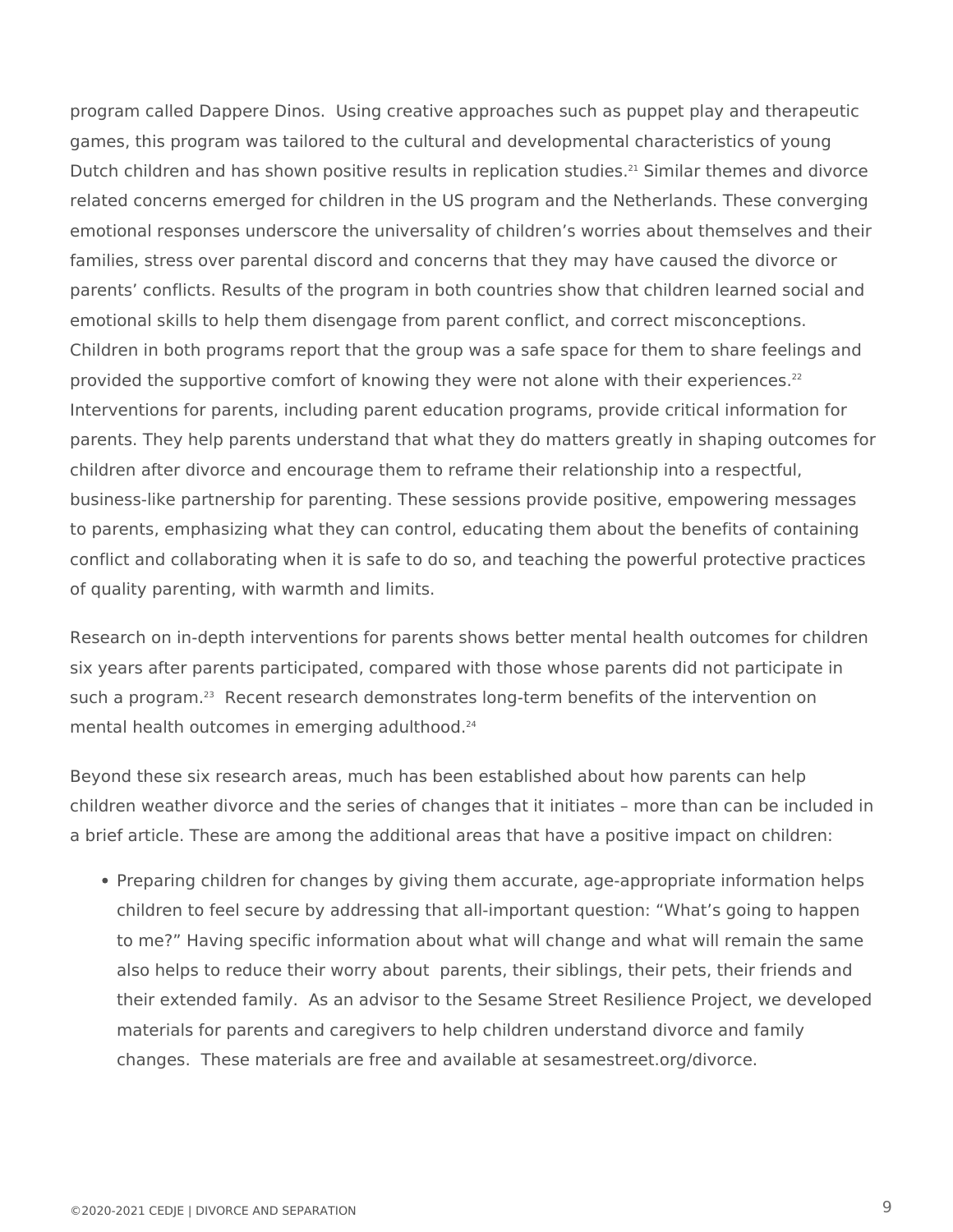- Reducing the number of changes in children's lives is another important step parents can take to protect them in the aftermath of separation or divorce. It's easiest for children if they can maintain important relationships, go to the same school and activities, and keep their pets. Maintaining structures and routines that are least disruptive to children is important, too, and often their needs change over time. Parents need to stay attuned to how the transitions between them are impacting their children and make adjustments as needed to prevent giving children the sense that their lives are out of control.
- Underlying all that parents do to take care of their children is the important and often difficult – task of taking good care of themselves. Stress often brings on a number of unwelcome changes in sleep, appetite and physical tension. These are generally compounded by additional pressures on the schedule created by sharing the parenting responsibilities from two different homes and the financial impact of splitting the same income to cover additional expenses. Parents need to make it a priority to find healthy ways to manage and reduce stress and take care of themselves so they can parent in the best way possible.

#### **Research Gaps**

More research is needed on the subject of parenting plans. In particular, it is important to learn how to address the needs of children of different ages, especially infants and preschool children, most effectively. Whether it is best for infants and toddlers to spend all their nights in one home or to share the overnight time between homes and parents is yet to be decisively determined. Ideally, parenting plans support healthy growth and development when they can be tailored over time to meet children's changing needs.<sup>25</sup>

Likewise, more research is needed to develop and evaluate effective interventions for parents entrenched in high conflict and appropriate parenting plans for children in high-conflict families. Studies designed to understand what types of interventions are most effective and tailored to specific populations and problems will certainly add important knowledge.

#### **Conclusions**

Since divorce is so prevalent worldwide, it is critical to understand its impact on children and to establish ways to protect them from its potentially damaging effects. Fortunately, a sizeable body of research in multiple areas surrounding divorce and parenting has already yielded considerable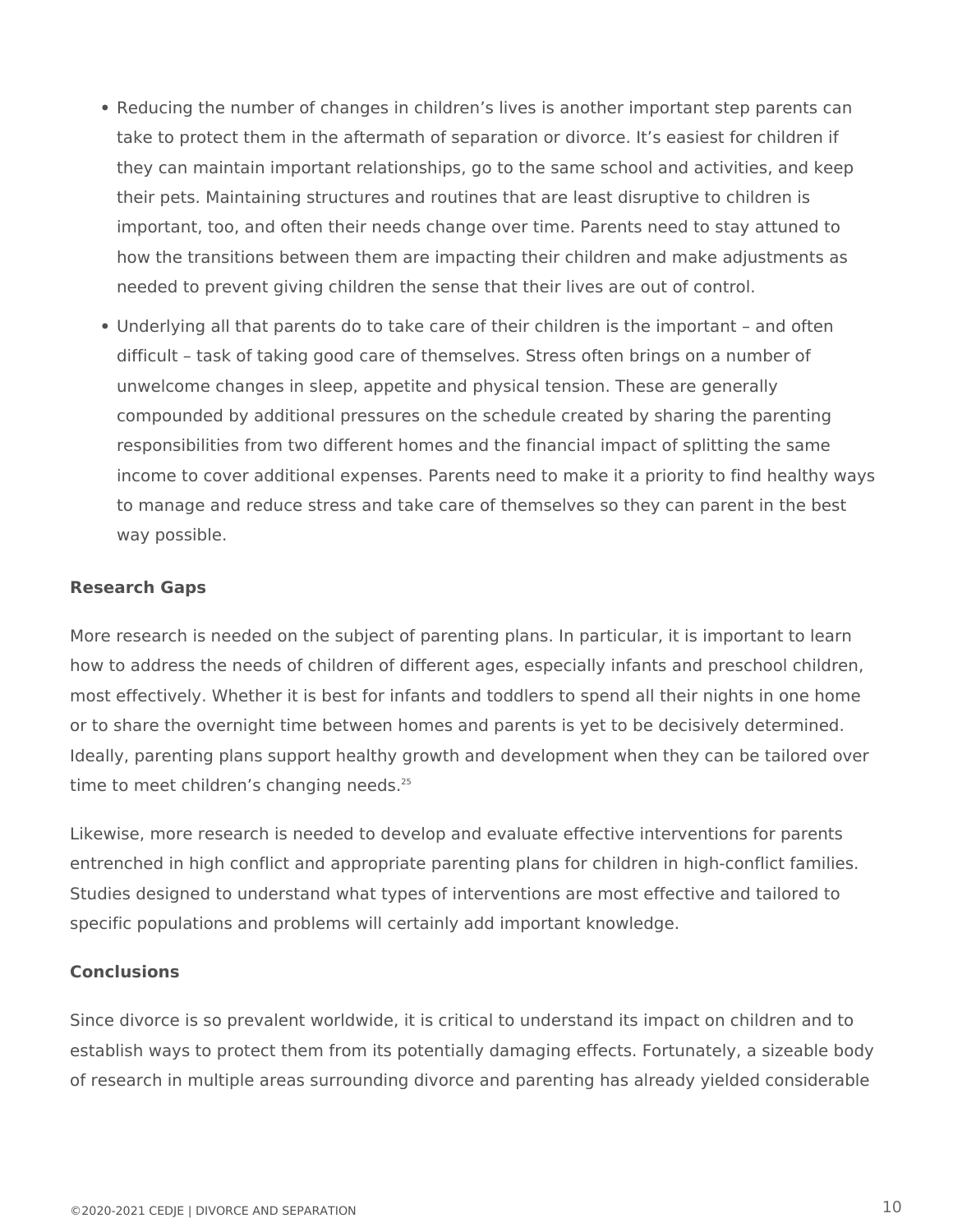information. We know how divorce impacts children in the short and long term. We know the major risk and protective factors that predict how they fare. We know specifically what factors within parents' control have the greatest impact on children, and what specific behaviours will have a lasting positive effect on them. Effective parenting encompassing both warmth and discipline, developing positive parent-child relationships and managing conflict are the three most important factors in protecting children. Developing the ability to listen for children's hidden emotions and help them articulate their feelings underlie parents' ability to parent effectively and develop strong relationships. Evidence-based interventions for children and programs that strengthen parenting skills are helping families at the same time that they are yielding valuable research.

Many children have benefitted from their parents' enduring love and determination to put them first – ahead of their own heartache and sleepless nights. But big challenges remain: How can we help all children come through family changes with resilience and healthy adjustment? How can we reach all the parents and help them develop the focus, skills and determination to give their children the best chance at leading fulfilling lives?

#### **Implications for parents, services, and policy**

#### *Parents*

The implications of this research provide an empowering message to parents: There is much you can do to foster better outcomes for your children. The risks are real, but so is the potential to help them grow through the changes, to become resilient, and to feel completely secure in knowing they are loved – and will be loved for a lifetime.

#### *Services*

Parents need this valuable information on ways to reduce the negative impact of divorce on their children early in the process of a breakup.<sup>26</sup> One of the challenges is how to reach parents with parent education programs, legal procedures and other preventive outreach before problems become entrenched. A triage system of support is needed in every community that includes parent education, alternative dispute resolution methods and preventive interventions for parents and children. Many of these services are cut due to financial constraints, yet research shows that early outreach programs are cost effective and help to prevent more complex problems for parents and children. We need to find effective and cost-effective ways to widely disseminate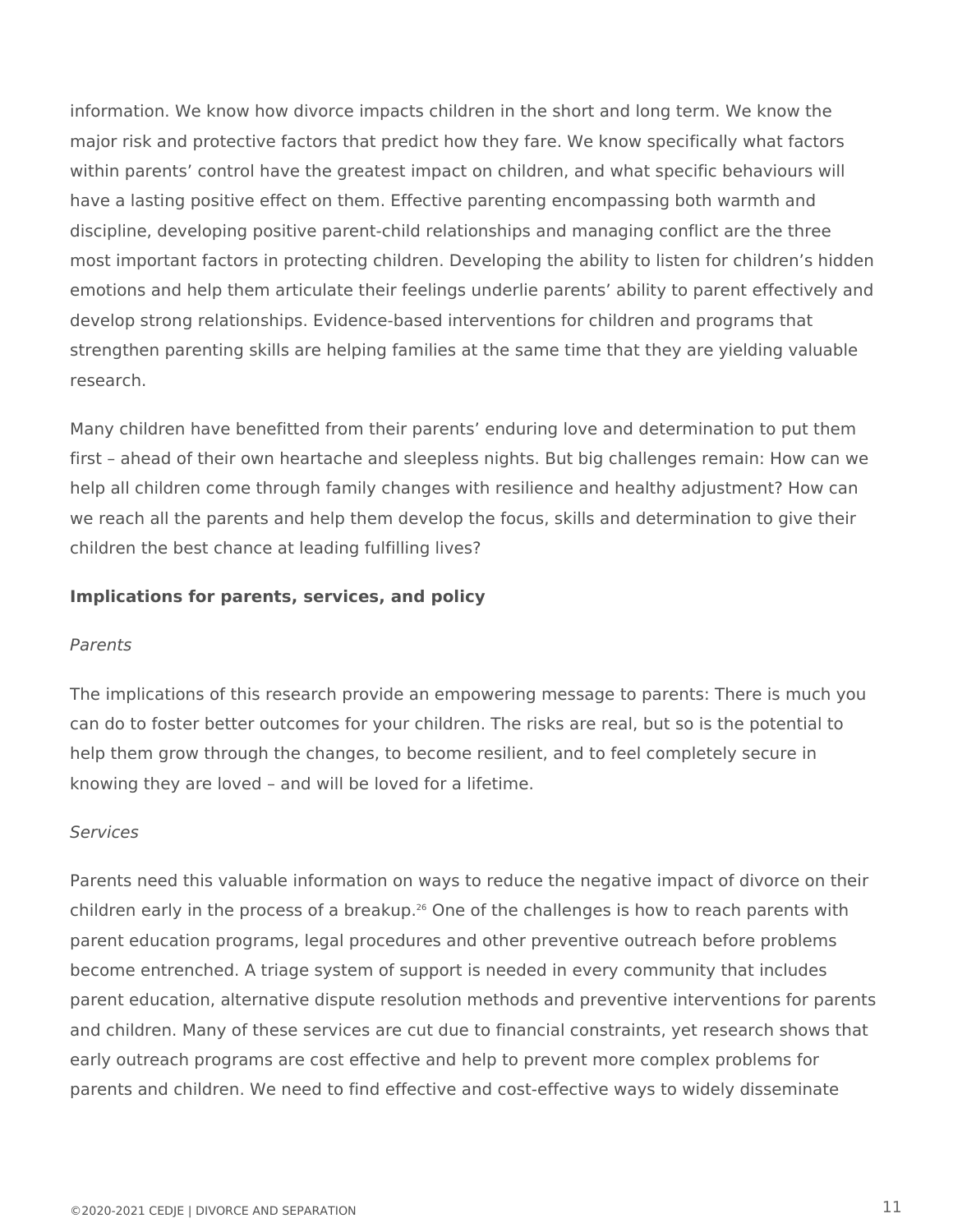evidence-based interventions so that they are easily accessed and available to all parents and their children.

#### *Policy*

The biggest implication for policy is to reframe the legal divorce process when children are involved so that it incorporates research on what is genuinely best for children. Decisions about custody and parenting time must be made in the context of child development research, not a uniform default toward any one particular schedule. Increasing the availability of alternatives such as collaborative law and mediation and providing evidence-based information for judges, legal and mental health professionals, and finding ways to structure legal proceedings to protect children are all changes that will benefit children and ultimately, the society they inherit and shape as adults.

#### **References**

- 1. Amato PR, James S. Divorce in Europe and the United States: Similarities and Differences Across Nations. *Family Science* 2010;1:2-13.
- 2. Pedro-Carroll J. Putting children first: Proven parenting strategies for helping children thrive through divorce. New York: Avery/Penguin, 2010.
- 3. Pedro Carroll, J. "Wat gaat er met mij gebeuren?" Ouderlijke zorg voor veerkracht in de nasleep van echtscheiding ["What's going to happen to me?" Parental care for resilience in the aftermath of divorce]. *Tijdschrift van de Vereniging voor Kinder*en Jeugdpsychotherapie [Journal of the Association for Child and Adolescent Psychotherapy] 2020;47(2):58-77. Deutch.
- 4. Amato P. The consequences of divorce for adults and children. *Journal of Marriage and the Family* 2000;62;1269-1287.
- 5. El-Sheikh ME, Cummings M, Kouros CD, Elmore-Staton L, Buckhalt J. Marital psychological and physical aggression and children's mental and physical health: Direct, mediated and moderated effects. *Journal of Consulting and Clinical*  2008:76(1):138-148. *Psychology*
- 6. Amato P. Children of divorced parents as young adults. Coping with divorce, single parenting, and remarriage: A risk and resiliency perspective. In: Hetherington EM, ed. *Coping with divorce, single parenting, and remarriage: A risk and resiliency*  perspective. Mahwah, NJ, US: Lawrence Erlbaum Associates Publishers, 1999:147-163.
- 7. Holmes TH, Rahe RH. The social readjustment rating scale. *Journal of Psychosomatic Research* 1967;11(2):213-218.
- 8. Hanson R. *Resilient: How to grow an unshakable core of calm, strength and happiness.* Harmony Books, New York, 2018.
- 9. Wolchik SA, Tein JY, Winslow E, Minney J, Sandler IN, Masten A. Developmental cascade effects of a parenting-focused program for divorced families on competence in emerging adulthood. *Development and Psychopathology.* In press.
- 10. Stolberg A, Mahler J. Enhancing treatment gains in a school based intervention for children of divorce through skills training, parental involvement, and transfer procedures. *Journal of Consulting and Clinical Psychology* 1994:62:147-156.
- 11. Pedro-Carroll J. Fostering resilience in the aftermath of divorce: The role of evidence-based programs for children. *Family*  2005;43:52-64. *Court Review*
- 12. Wolchik SA, Sandler I, Millsap RE, Plummer BA, Greene SM, Anderson ER. Six-year follow-up of a randomized controlled trial of preventive interventions for children of divorce. *Journal of the American Medical Association* 2002;288:1-8.